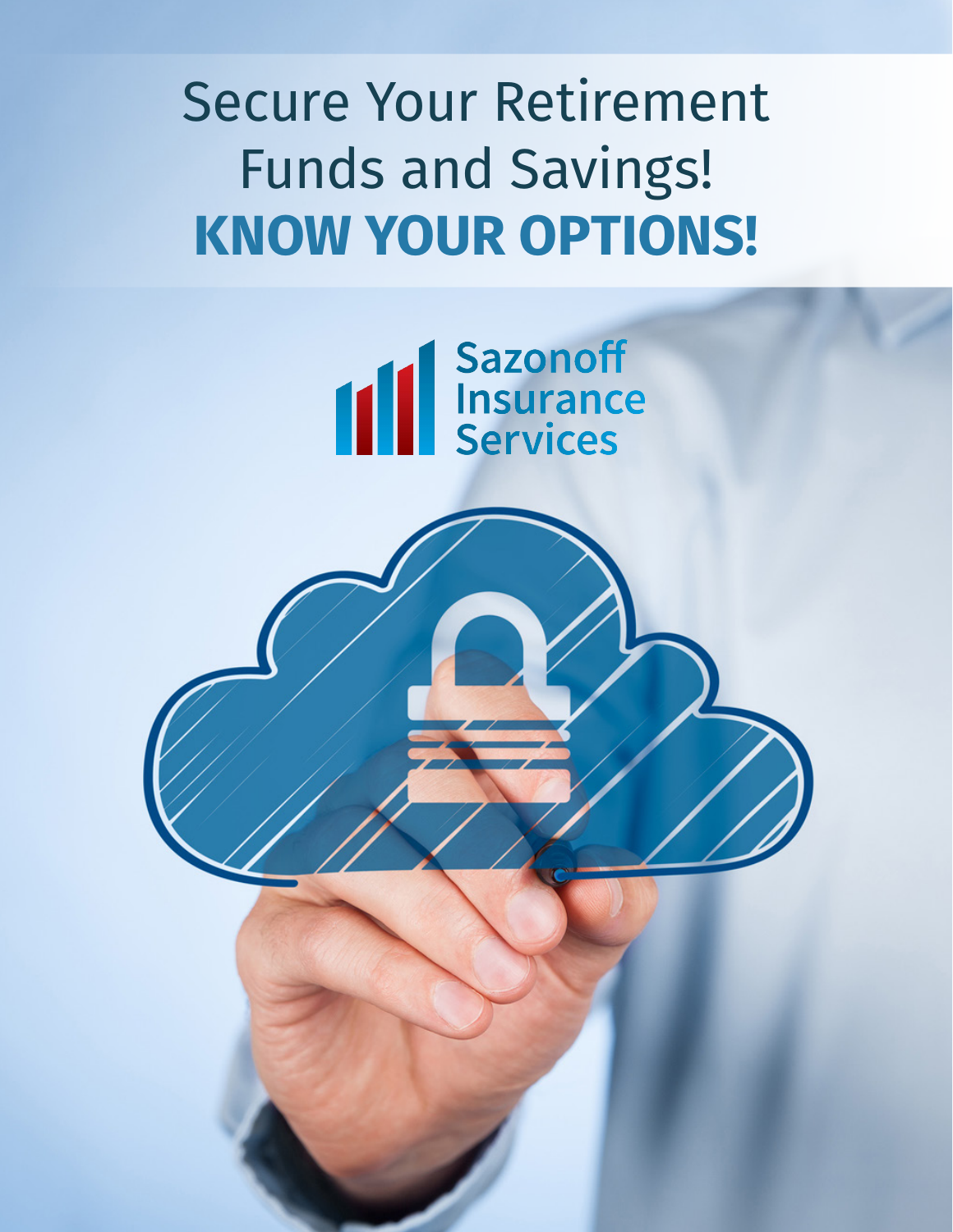# Understanding 401(k)/ Pension Rollovers **KNOW YOUR OPTIONS!**



#### **Current Situation**

Whether you are still accumulating funds for your retirement, at retirement age, or currently retired, it is important to know your various options in regards to your hard earned money. You should feel that your money is safe and secure and will be there for you when you need it most. Also, that it is in a vehicle that will provide guaranteed income for the rest of your life.

There is a common fear or feeling that your investments are now, or could go underwater. You can alleviate these fears with products that have no market risk, provide guarantees, enhanced death benefits and lifetime Income options.

Learning about these options and taking action will help you feel assured that your hard earned money is in good hands. It will keep you on track to a secure retirement and provide a secure nest egg for funds designated to pass onto your beneficiaries.

#### **Change in Employment Status**

Most people at some point in their lives have either left or lost their current job, or are getting ready to retire. You have options when deciding what to do with your 401(k)/Pension plan. You are entitled to take your hard earned savings with you. Even if you are still working and are over age 59½ you may be able to take an inservice distribution of some or all of your money.

#### **Avoid Unnecessary Taxes**

Withdrawing your 401(k)/Pension plan in a lump sum could cost you thousands of dollars in unnecessary taxes and penalties and extend your retirement age by years. These penalties are avoided by moving this money into an IRA; this is called an IRA rollover. This allows you to transfer your existing retirement account into another retirement account without incurring taxes or penalties. Barring a financial emergency, withdrawing your money unnecessarily is not the best decision when trying to attain your financial goals. The best decision is to roll the money over to an IRA.

#### **Retirement Concerns**

The financial markets have been experiencing historic volatility and extreme ups and downs that are likely to continue for an unspecified period of time. The need for safer less risky financial investments has become more prominent than ever. This, coupled with fewer employers providing retirement accounts for their employees, has placed the responsibility on you to not only save for your retirement, but to find safe and secure investment vehicles for your money.

#### **Some Retirement Concerns Are:**

- Will my money be safe where it is?
- Are there alternatives besides risky investments and low rate CD's?
- Will Social Security be there for me when I need it?
- Will my money last for the rest of my life?
- Can I be financially independent and not have to depend on my loved ones?
- Pension Plans seem to be a thing of the past. Can I create my own?

#### **Retirement Solutions**

Whether your long-term objective is to build a source of guaranteed lifetime income, save for a specific retirement goal, or leave a legacy for your loved ones,

Fixed Annuities are designed to meet your retirement needs.

#### **Some Retirement Solutions Are:**

- Safe Guaranteed Investments offer security to address Retirement Fears.
- Fixed Annuities are one option to offer Safety and Guarantees.
- Income Riders attached to Fixed Annuities offer a way to create your own Pension Plan.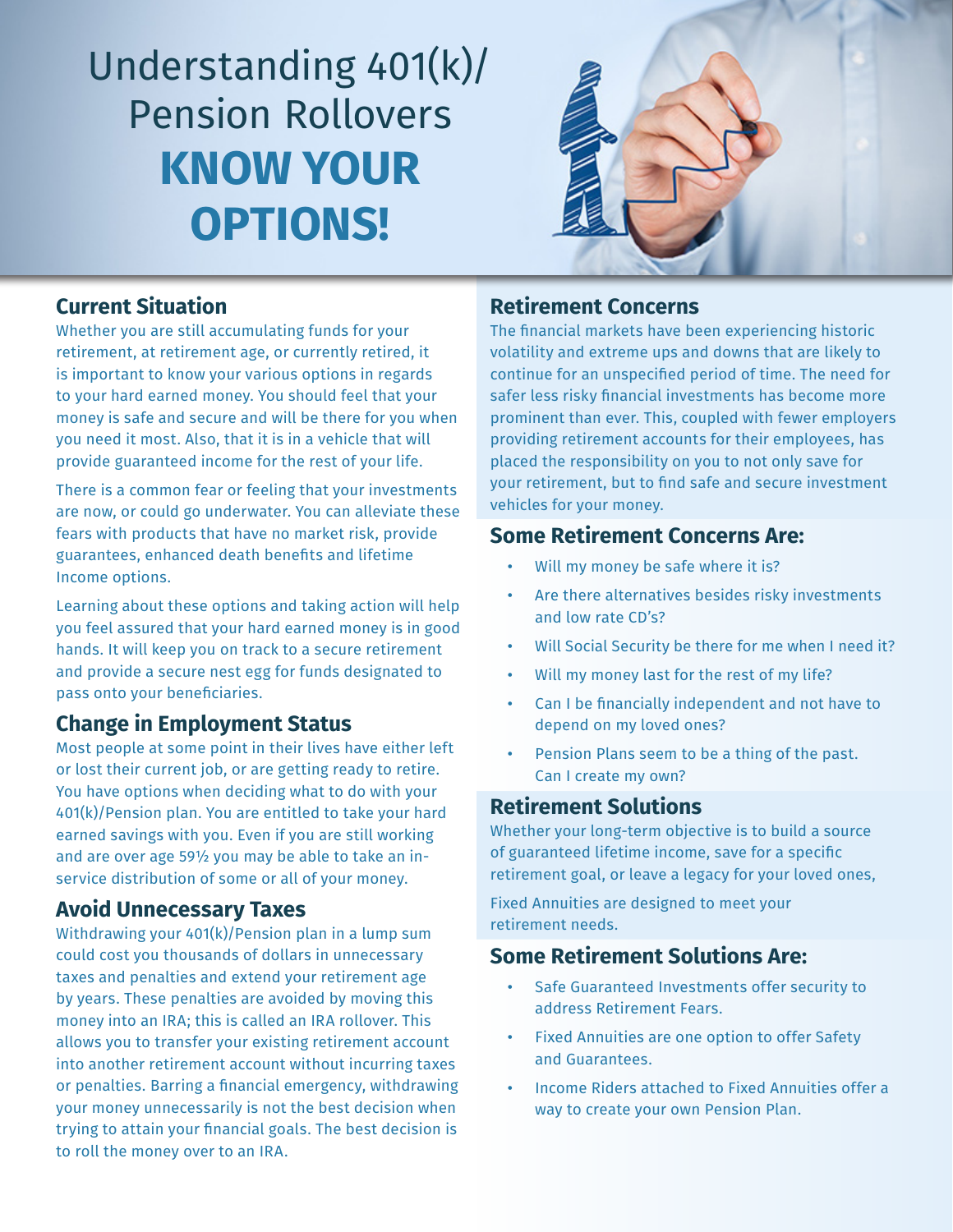#### **What are Fixed Annuities?**

A Fixed Annuity is a contract between you and an insurance company designed to help you reach your long-term financial goals. Your money is not directly invested in the market and therefore is not subject to the risk of market losses.

Fixed Annuities guarantee a minimum rate of growth and penalty free withdrawals throughout the contract term and full liquidity at the end of the term. They can provide you with a guaranteed income stream either starting immediately or at some time in the future.

# **Benefits of Fixed Annuities**

**Tax Deferral:** Under current federal income tax laws, any interest in your Fixed Annuity is tax-deferred. You pay ordinary income taxes on your investment only when you begin receiving money from your contract. Most likely you will be retired by the time you begin taking this income and in a lower tax bracket than you were while earning the money.

**Guaranteed Interest:** Fixed Annuities offer a guaranteed interest rate that is competitive with other long-term financial vehicles. Since the interest your annuity earns is tax-deferred, it may accumulate assets faster.

**Protection:** Fixed Annuities offer you a level of protection you may find reassuring. That protection can benefit you in three separate ways:

- **• Accumulation:** Your principal and credited interest is protected.
- **• Guaranteed Income:** You can be protected from the possibility of outliving your assets.
- **• Legacy:** If you pass away, a Fixed Annuity can help provide for your loved ones.

#### **Lifetime Income Riders**

Take control of your financial security by creating your own personal pension plan with a Guaranteed Lifetime Income Rider. This is an optional rider that can be added to most Fixed Indexed Annuities and some Traditional Fixed Annuities. The Income Rider value grows at a specified rate separate from the annuity value. The rider will continue to grow for a specific period of time or until activated, the value serves as a basis for the income calculation. Once activated, the rider will provide a **LIFETIME payment guaranteed**. The annuity account value will continue to grow and income payments are subtracted from the annuity value like a withdrawal. If the annuity value is depleted, the Income Rider payments will continue for life.

# **Spousal Continuance Options**

Some Income Riders offer a joint payment option, allowing your payments to continue as long as both you and your spouse are living. This feature can provide peace of mind that neither one of you will run out of money as long as you live. Income Rider features will vary by product so it is important to understand the benefits offered by the annuity contract you choose.

### **Income Rider Example**

- A person age 55 invests \$100,000 into a Fixed Annuity with an 8% Premium Bonus.
- Add an Income Rider growing at 6.5% compounding interest rate. The rider value will grow to \$202,730 over 10 years.
- If the Income Rider is activated after 10 years at age 65, based on a 5% withdrawal percentage it will pay \$10,136 each year guaranteed for life.
- Compare this to an alternate investment growing at an estimated 3% compounded rate, by taking the same withdrawal at age 65 the money will run out at age 80.

| <b>Investment</b>                        | <b>Index Annuity</b><br><b>Rider Value</b> | \$100,000<br><b>Growing as</b><br><b>Estimated 3%</b><br>Rate |
|------------------------------------------|--------------------------------------------|---------------------------------------------------------------|
| Value after 10<br>years (Age 65)         | \$202,730                                  | \$134,392                                                     |
| Annual<br>withdrawal<br>amount at age 65 | \$10,136                                   | \$10,136                                                      |
| Guarantees                               | Guaranteed<br>for Life                     | <b>Runs out</b><br>at age 80                                  |

# **Enhanced Death Benefit Riders**

You may have funds designated to pass on to your beneficiaries. If you are in this fortunate position you should consider choosing an Annuity that offers an Enhanced Death Benefit Rider. These optional riders can increase the amount that will be passed onto your beneficiary. They provide a guaranteed growth percentage to your premium that will be paid out at Death. The amount paid to your beneficiaries will be the greater of your annuity account value or your enhanced Death Benefit Value.